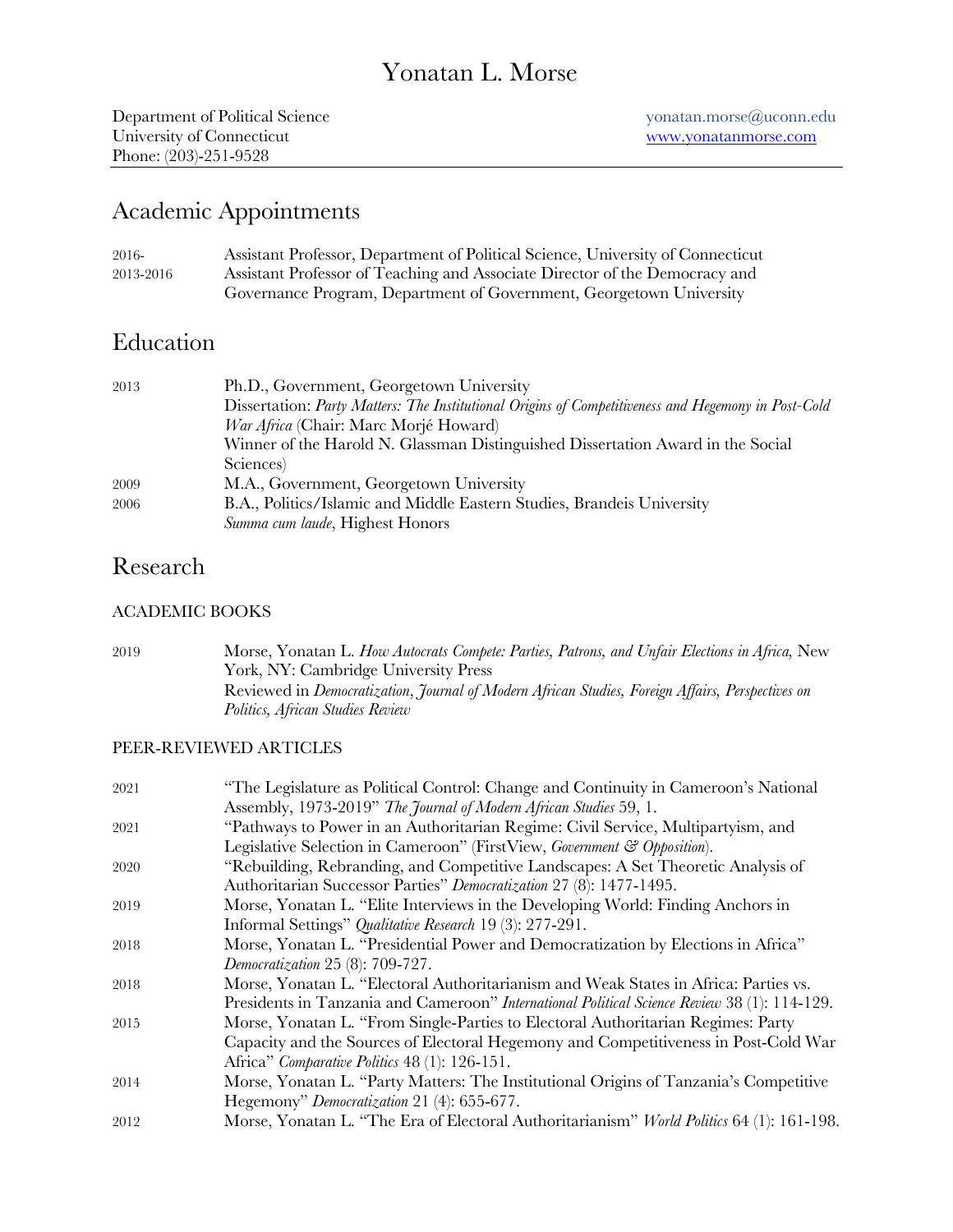### IN PROGRESS

| 2021       | w/ Fru Norbert, Suh, "Why Run for Office in an Authoritarian Regime? Motivations<br>and Role Orientations in Cameroon's Legislature" (Under Review) |
|------------|-----------------------------------------------------------------------------------------------------------------------------------------------------|
| 2021       | "Pathways to Pension Reform in Africa: Policy Legacies in Ghana and Malawi" (Working                                                                |
|            | Paper                                                                                                                                               |
| 2020       | "Institutional Legacies, Democracy, and Welfare: The Changing Landscape of Social                                                                   |
|            | Protection in Africa" (Working Paper)                                                                                                               |
| <b>TBD</b> | w/ Natalie Letsa "Autocratic Legalism and Popular Legitimation in Cameroon" (Survey                                                                 |
|            | Complete)                                                                                                                                           |
| <b>TBD</b> | "Who Cares About Welfare? Evidence from Malawi" (Survey in Progress)                                                                                |
| <b>TBD</b> | "Beyond Reasonable Doubt: Factual Standards for Process Tracing Research" (Data                                                                     |
|            | Collection                                                                                                                                          |

### BOOK CHAPTERS

| 2020 | Morse, Yonatan L. "Cameroon" IISS Armed Conflict Survey 2020, Routledge, London |
|------|---------------------------------------------------------------------------------|
| 2019 | Morse, Yonatan L. "Cameroon" IISS Armed Conflict Survey 2019, Routledge, London |

### BOOK REVIEWS

| Review of Nic Cheeseman and Jonathan Fisher, Authoritarian Africa, Oxford University         |
|----------------------------------------------------------------------------------------------|
| Press $(2020)$ in <i>Journal of Modern African Studies</i> 59, (1): 126-128                  |
| Review of Andreas Schedler. The Politics of Uncertainty: Sustaining and Subverting Electoral |
| Authoritarianism, Oxford University Press (2013) in Acta Politica 50, (2): p.246-248         |
|                                                                                              |

## OTHER WRITING (NON-PEER REVIEWED)

| 2022 | Morse, Yonatan L. "Bertelsmann Transformation Index: Cameroon" Bertelsmann Stiftung, |
|------|--------------------------------------------------------------------------------------|
|      | Berlin, Germany.                                                                     |
| 2020 | Morse, Yonatan L. "Bertelsmann Transformation Index: Cameroon" Bertelsmann Stiftung, |
|      | Berlin, Germany.                                                                     |

### PUBLISHED DATASETS

| TBD. | Structure of Social Welfare in Africa Dataset, SSWA (indicators of eight welfare                    |
|------|-----------------------------------------------------------------------------------------------------|
|      | dimensions across 44 countries between 1960 and 2017).                                              |
| 2020 | Biographical Dataset of Cameroonian Legislators, 1973-2019                                          |
| 2018 | Constituency Level Electoral Data (Cameroon 1992-2013, Kenya 1992-2002, Tanzania<br>$1995 - 2010$ . |
|      |                                                                                                     |

### OP-EDS AND BLOG POSTS

| 2021 | Morse, Yonatan L. "Unexpected Turnover: President Samia Suluhu and the Future of    |
|------|-------------------------------------------------------------------------------------|
|      | CCM''(7/19)                                                                         |
| 2021 | Morse, Yonatan L. "Can the CPDM Revitalize? Youth Pressure and the Challenge of     |
|      | Political Recruitment" (5/19)                                                       |
| 2021 | Morse, Yonatan L. "Cameroon – Should we Take Decentralization Seriously?"           |
|      | Presidential Power Blog $(2/10)$                                                    |
| 2020 | Morse, Yonatan L. "Is There a COVID-19 Crisis in Cameroon?" Presidential Power Blog |
|      | (5/12)                                                                              |
| 2020 | Morse, Yonatan L. "All the President's Men: Legislative Reshuffling in Cameroon"    |
|      | <i>Presidential Power Blog</i> (1/29)                                               |
|      |                                                                                     |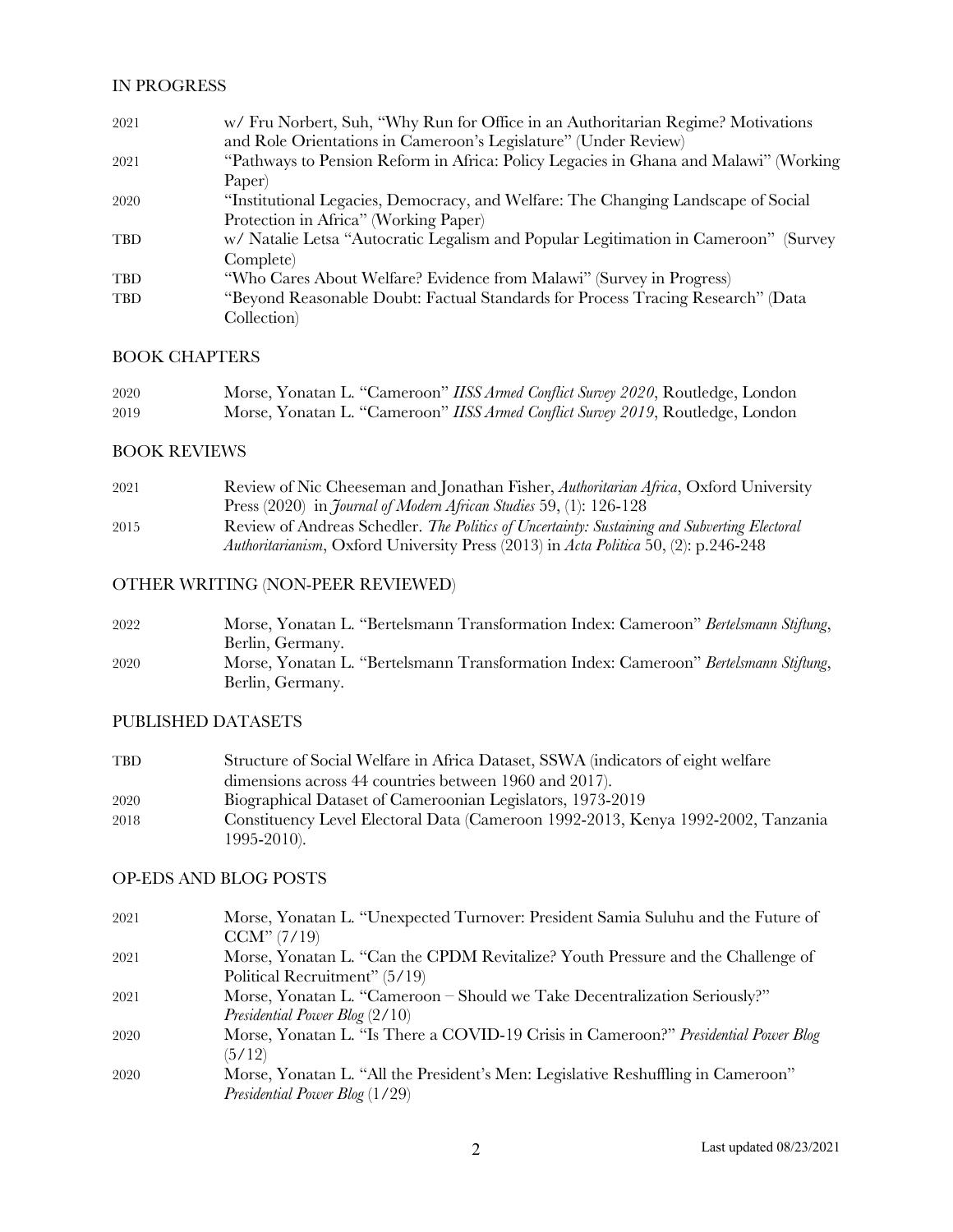| 2019 | Morse, Yonatan L. "Acting with Impunity: Who Can Force Biya's Hand?" Presidential       |
|------|-----------------------------------------------------------------------------------------|
|      | Power Blog $(7/22)$                                                                     |
| 2019 | Morse, Yonatan L. "New Research: Dynamics of Electoral Authoritarianism in Africa"      |
|      | Presidential Power Blog (6/19)                                                          |
| 2019 | Morse, Yonatan L. "A Reversion to Type in Cameroon" Presidential Power Blog (2/27)      |
| 2019 | Morse, Yonatan L. "How do Dictators Keep Power in Africa" Democracy in Africa (2/27)    |
| 2018 | Morse, Yonatan L. "No Real Surprises, Only Drama in Cameroon's Presidential             |
|      | Election" Presidential Power Blog (10/30)                                               |
| 2018 | Morse, Yonatan L. "Cameroon has an Election Sunday – and everyone already knows         |
|      | the winner" <i>Washington Post's Monkey Cage Blog</i> $(10/6)$                          |
| 2018 | Morse, Yonatan L. "The Men Who Will Never be King: Cameroon's October 2018              |
|      | Presidential Election" Presidential Power Blog (9/10)                                   |
| 2018 | Morse, Yonatan L. "Crisis, Opposition Primaries, and Senatorial Elections" Presidential |
|      | Power Blog $(6/5)$                                                                      |
| 2018 | Morse, Yonatan L. "Coercive Legacies and Innovations in Cameroon" Presidential Power    |
|      | Blog(2/26)                                                                              |
| 2017 | Morse, Yonatan L. "Exploring the Anglophone Crisis: A Conversation with Felix Agbor-    |
|      | Balla" Presidential Power Blog (11/8)                                                   |
| 2017 | Morse, Yonatan L. "The African State, Presidential Power, and Electoral                 |
|      | Authoritarianism in Cameroon" Presidential Power Blog (7/9)                             |
| 2017 | Morse, Yonatan L. "Cameroon has been in Crisis for Six Months: Here's What you Need     |
|      | to Know" <i>Washington Post's Monkey Cage Blog</i> $(6/2)$                              |
| 2015 | Morse, Yonatan L. "The Party Rules and the 2015 Mainland Election in Tanzania"          |
|      | Democracy in Africa Blog $(11/16)$                                                      |
|      |                                                                                         |

# Awards and Grants

| 2020-22 | Andrew Carnegie Fellow (\$200,000, Andrew Carnegie Foundation)                        |
|---------|---------------------------------------------------------------------------------------|
| 2021-22 | Alan. R Bennett Award for Excellence in Honors Advising (\$2,000 University of        |
|         | Connecticut)                                                                          |
| 2020-21 | Research Excellence Program Award (\$25,000, University of Connecticut)               |
| 2019    | Scholarship Facilitation Award (\$2,000, University of Connecticut)                   |
| 2018    | Scholarship Facilitation Award (\$2,000, University of Connecticut)                   |
| 2016-17 | Collaborative Research Grant (\$1,500, Department of Political Science, University of |
|         | Connecticut)                                                                          |
| 2016    | Book Incubator Grant (\$5,000 Department of Government, Georgetown Unviersity)        |
| 2015    | Center for Democracy and Civil Society Faculty Research Support (\$5,000, Georgetown  |
|         | University)                                                                           |
| 2015    | Harold N. Glassman Distinguished Dissertation Award in the Social Sciences            |
|         | (Georgetown University)                                                               |
| 2011    | Graduate School Dissertation Research Travel Grant (Georgetown University)            |
| 2010    | Government Department Pro-Seminar Fellowship (Georgetown University)                  |
| 2010    | Government Department Summer Research Grant (Georgetown University)                   |
| 2009    | Government Department Graduate Student Paper Award (Georgetown University)            |
| 2008-13 | Government Department Fellowship (Georgetown University)                              |
| 2006    | The Fechtor Family Prize in Political Science (Brandeis University)                   |
| 2005    | Circle on Democracy and Cultural Pluralism Research Grant (Brandies University)       |

## Conferences and Invited Presentations

(P=PRESENTATION; O=ORGANIZOR; C=CHAIR; D=DISUSSANT; F=FORUM/ROUNDTABLE)

2021 Institute for Democracy, Citizenship, and Public Policy in Africa, University of Cape Town (P, 6/15)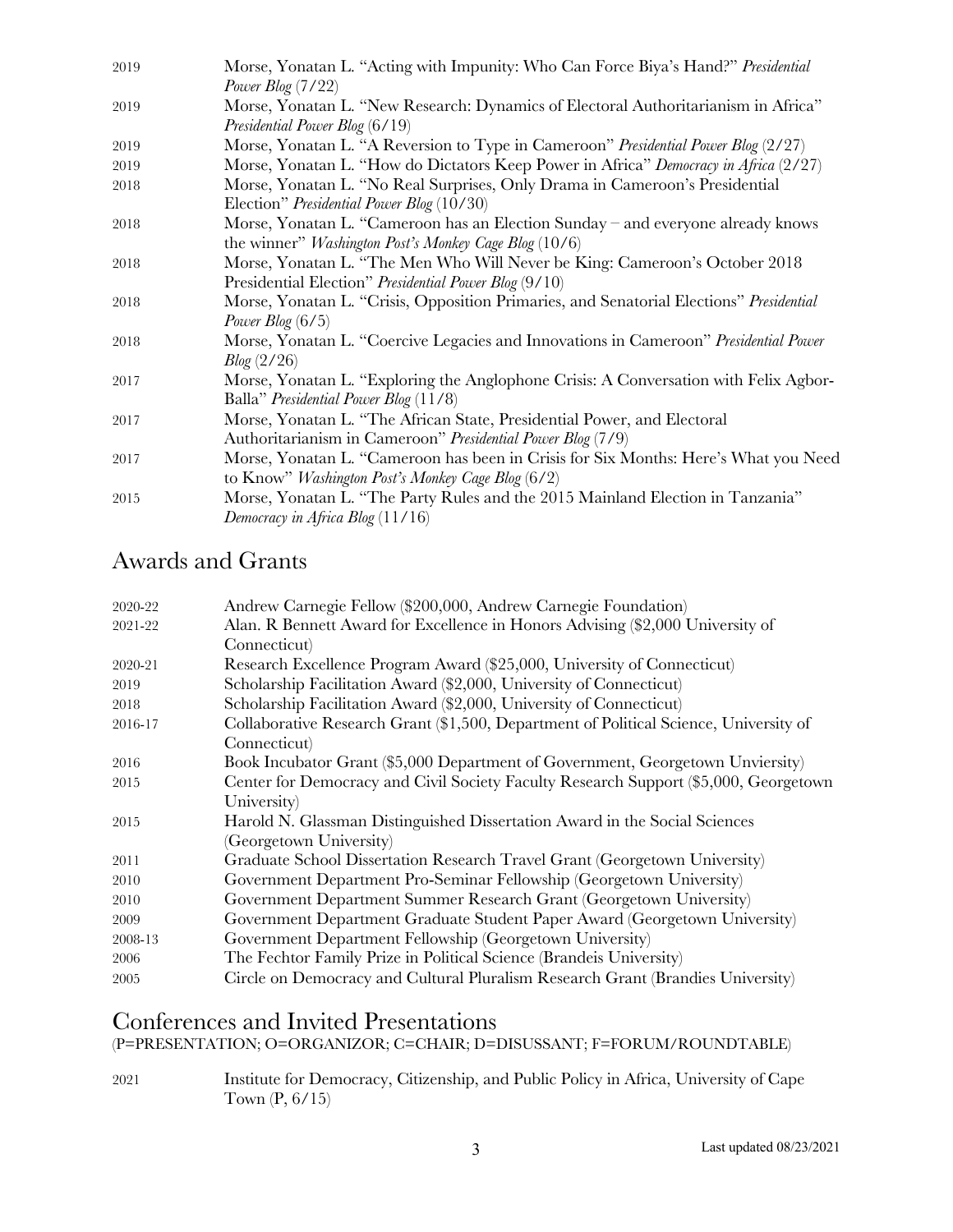| 2019 | African Legislatures Working Group (O); American Political Science Association           |
|------|------------------------------------------------------------------------------------------|
|      | (P/C/D); African Studies Association (P/C/D); Boston University Comparative Politics     |
|      | Workshop (P, 10/15), Parliaments and Democracy in Africa Workshop, CREPOS                |
|      | Dakar, Senegal (P/F); African Political Science Group Online Colloquium (D)              |
| 2018 | Northwestern University (P), American Political Science Association (P/C/D); African     |
|      | Legislatures Working Group (O)                                                           |
| 2017 | American Political Science Association (D); African Studies Association (D)              |
| 2016 | U.S. State Department (P); American Political Science Association (P/D); Beijing Foreign |
|      | Studies University (P); Mid-West Political Science Association (P/D)                     |
| 2015 | International Consortium on Governmental Financial Management, Washington D.C.           |
|      | (P); Mid-West Political Science Association (P/D)                                        |
| 2014 | American Political Science Association Annual Meeting (P/D)                              |
| 2013 | PITF Workshop, Washington D.C. (P); African Studies Association (P), Mid-West            |
|      | Political Science Association (P)                                                        |
| 2012 | American Political Science Association (P)                                               |
| 2011 | African Studies Association (P); American Political Science Association (P)              |
| 2010 | Mid-West Political Science Association (P)                                               |
| 2009 | Mid-West Political Science Association (P)                                               |
| 2008 | Mid-West Political Science Association (P)                                               |
|      |                                                                                          |

## Teaching Experience

### UNIVERSITY OF CONNECTICUT

POLS 1212: Introduction to Comparative Politics POLS 2998: Political Issues: Democracy and Democratization POLS 3202W: Comparative Parties and Party Systems POLS 3252: Politics in Africa POLS 5615: Qualitative Research (PhD Seminar)

### GEORGETOWN UNIVERSITY

GOVT 558: Democracy and Governance in Africa (MA Level Class) GOVT 559: Hybrid Regimes and Contemporary Authoritarianism (MA Level Class) GOVT 541: Research Methods in Democracy and Development (MA Level Class) GOVT 543: Political Parties in the Developing World (MA Level Class)

## Service, Activities, and Affiliations

### UNIVERSITY

2017- Faculty Coordinating Committee, Stamford Campus, University of Connecticut (Fall 2017-Present)

### DEPARTMENTAL

| 2018-     | Stamford Campus Political Science Coordinator, University of Connecticut         |
|-----------|----------------------------------------------------------------------------------|
| 2021      | Merit Committee, Political Science Department, University of Connecticut         |
| 2019      | Search Committee, Political Science Department, University of Connecticut        |
| 2017      | Merit Committee, Political Science Department, University of Connecticut         |
| 2016      | Search Committee, Political Science Department, University of Connecticut        |
| 2013-2016 | Associate Director, Democracy and Governance Program, Georgetown University      |
| 2016      | Member, Provost's "Future of the University" Initiative at Georgetown University |
|           | Last updated 08/23/2021                                                          |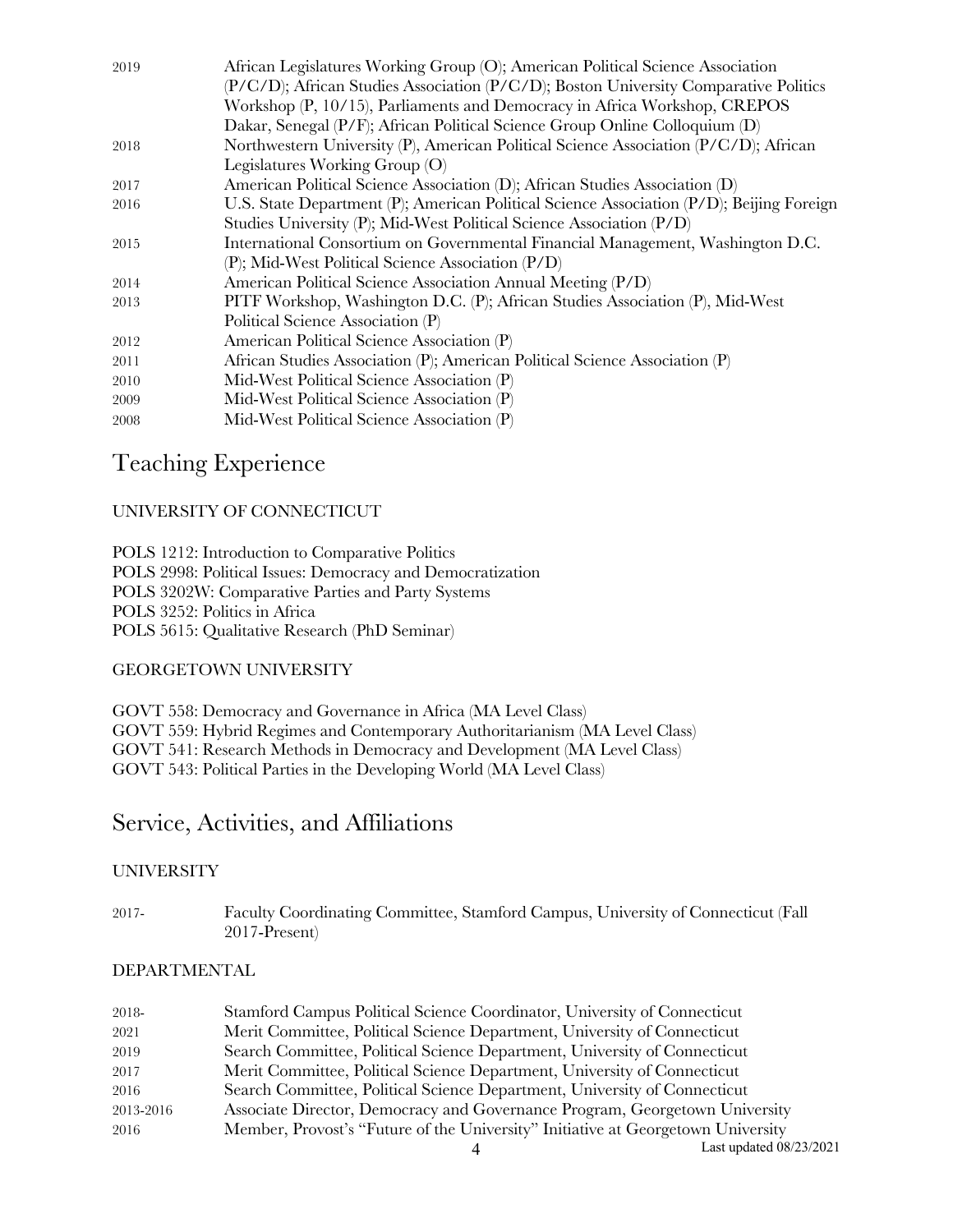#### 2012 Resident Director, Georgetown Kiswahili Study Abroad Program

#### PROFESSIONAL

| 2021  | Best Dissertation Award Committee, African Political Science Conference Group      |
|-------|------------------------------------------------------------------------------------|
| 2018- | Co-founder, African Legislatures Working Group (ALWG)                              |
| 2017  | Nominations Committee, African Political Science Conference Group                  |
| 2016  | Graduate Student Paper Award Committee, African Political Science Conference Group |

Reviewer for *Acta Politica*, *African Affairs, African Identities, Africa Spectrum*, *African Security Review*, *American Political Science Review, British Journal of Political Science, Cambridge University Press, Canadian Journal of African Studies, Comparative Politics*, *Comparative Political Studies, Democratization, European Political Science Review, Government and Opposition, International Interactions, International Studies Quarterly, Journal of Contemporary African Studies, Journal of Modern African Studies, Journal of Politics, Palgrave Macmillan, Nationalism and Ethnic Politics, Oxford University Press, Palgrave Macmillan, Perspectives on Politics, Political Research Quarterly, Political Science Quarterly, PS: Political Science & Politics, Representation, South African Review of Sociology, University of Michigan Press, World Politics, Zeitschrift für Vergleichende Politikwissenschaft*

### **COMMUNITY**

| 2018-    | Expert Witness (pro bono), political asylum cases for Cameroonian nationals, various law |
|----------|------------------------------------------------------------------------------------------|
|          | tirms                                                                                    |
| $2021 -$ | Expert Witness (pro bono), human rights violation cases involving Cameroonian            |
|          | nationals, Department of Homeland Security                                               |

### ACADEMIC ADVISING

| AY 2020-2021 | Alan. R. Bennett Award for Excellence in Honors Advising (\$2,000)                    |
|--------------|---------------------------------------------------------------------------------------|
| AY 2019-2020 | Bennett RA (Michael Hernandez); UConn-Stamford POLS Honors Coordinator                |
| AY 2018-2019 | Advised on creation of Undergraduate Political Science Association; UConn-Stamford    |
|              | POLS Honors Coordinator                                                               |
| AY 2017-2018 | Bennett RA (Pierre-Alexander Aguirre); Collaborative Research Fund (Youssouf Bellamy) |

#### CONSULTANCIES AND ADVISING

| 2019-     | Country Expert (Cameroon), Political Violence Early-Warning System (ViEWS)    |
|-----------|-------------------------------------------------------------------------------|
| 2018-     | Country Expert (Cameroon), Bertelsmann Stiftung Transformation Index (BTI)    |
| 2018-2020 | Country Expert, IISS Armed Conflict Survey (ACS)                              |
| 2015-     | Country Expert (Cameroon, Tanzania, Zanzibar), Varieties of Democracy (V-DEM) |
| $2021 -$  | Regional Expert, African Mission Center Board of Experts (AFMC)               |
| 2017-2018 | Advisor, U.S. Department of State/CSO (Cameroon related)                      |
| 2014      | Country Expert (Tanzania), Freedom House                                      |
| 2012-2013 | Contributor (Kenya), Political Instability Task Force (PITF-DoD)              |

#### MEDIA APPEARANCES AND RESEARCH MENTIONS

| 2021 | "Electoral Autocracy': The Downgrading of India's Democracy BBC News (3/16)   |
|------|-------------------------------------------------------------------------------|
| 2020 | "A Conversation About the 3 Crises in Cameroon" Ufahamu Podcast (10/10)       |
| 2020 | "Where is President Paul Biya? COVID-19 in Cameroon" African Arguments (5/19) |
| 2019 | "Divided by Language: Cameroon's Crackdown on its English-Speaking Minority"  |
|      | <i>Washington Post</i> $(2/5)$                                                |